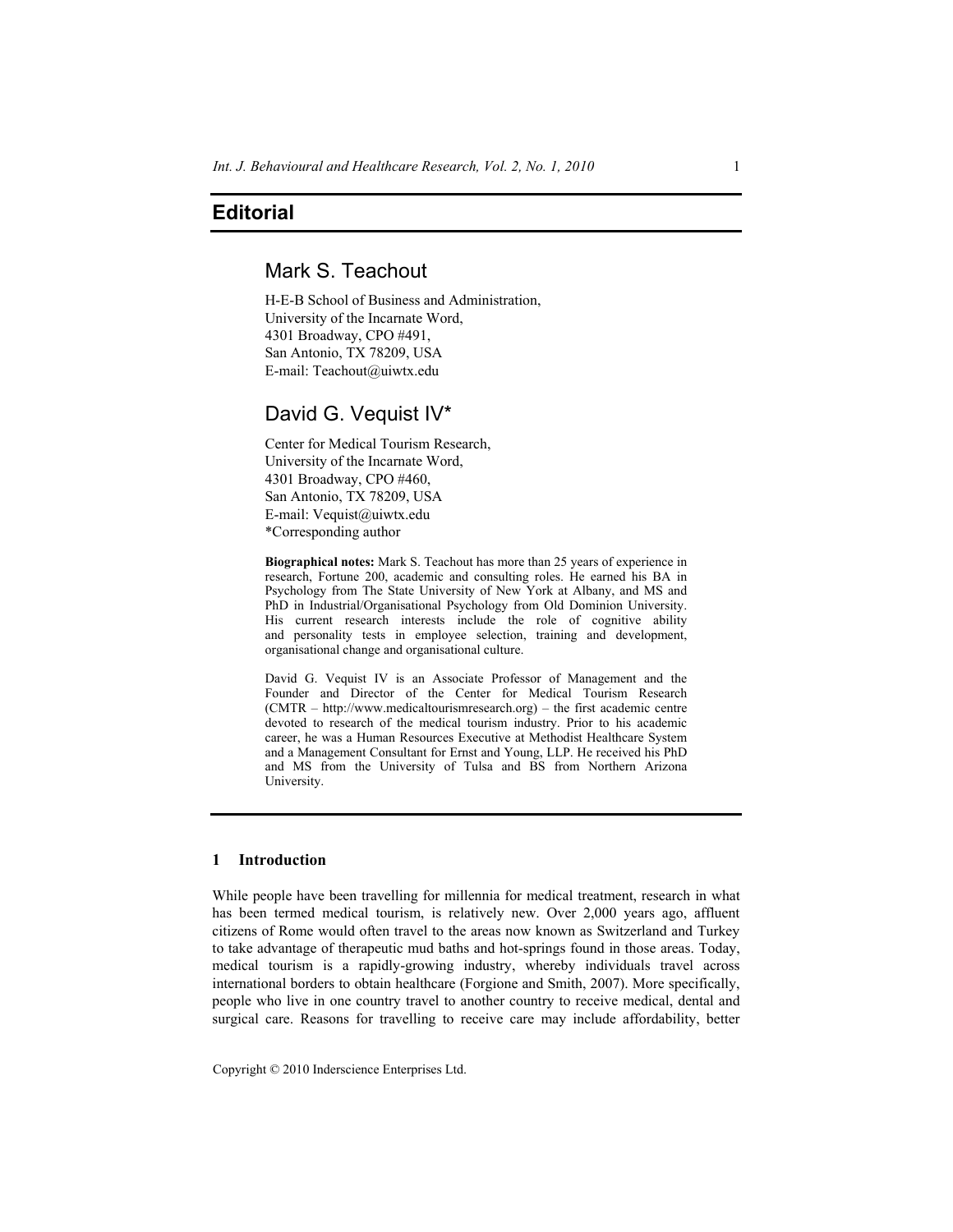#### 2 *M.S. Teachout and D.G. Vequist IV*

access to care, or a higher level quality of care. These services often include elective procedures, but may also include complex specialised surgeries such as joint replacement; cardiac, dental and cosmetic surgeries; and psychiatric services, alternative treatments, convalescent care and burial services. Factors that have led to the increasing popularity of medical tourism include the high cost of healthcare, long waiting times for certain procedures, the ease and affordability of international travel, and improvements in both technology and standards of care in many countries. Given that over 50 countries have identified medical tourism as a national industry, it is an area that is in need of systematic, scholarly research.

### **2 Research framework**

In preparation for the first annual Medical Tourism Research Conference in January of 2010, the Center for Medical Tourism Research (CMTR) built upon the work of Gray and Poland (2008) to develop a general framework to begin identifying broad areas in need of research. Five main headings were used for the conference program, and subtopics are added here. This framework may serve as a guide to researchers as the field evolves.

- 1 genesis and drivers of medical tourism
	- economic, regional, political, social, cultural and cross-cultural issues
	- medical tourism insurance/re-insurance and reimbursement models
- 2 legal and ethical issues in medical tourism and the globalisation of healthcare
	- technological and privacy issues (e.g., confidentiality and security)
	- economic and social impact on countries, industries, and jobs
	- adequacy of quality of care at medical tourism facilities
	- care and responsibility (e.g., international malpractice and risk management)
- 3 assessments or evaluations of medical tourism practices (including accreditation)
	- independent provider credentialing and qualification
	- best practices from US hospitals offering international health options
	- continuing educational programs to build the next generation of providers
- 4 operational issues in delivering globalised healthcare
	- emerging delivery models: healthcare hotels and spas
	- new job roles and titles (e.g., international medical director or care coordinator)
	- continuum of care issues when patients return to their home country
	- interoperability of information systems and EHR/EMR issues around the world
	- building continuity of care models pretreatment, treatment and post treatment
	- international telehealth and telemedicine models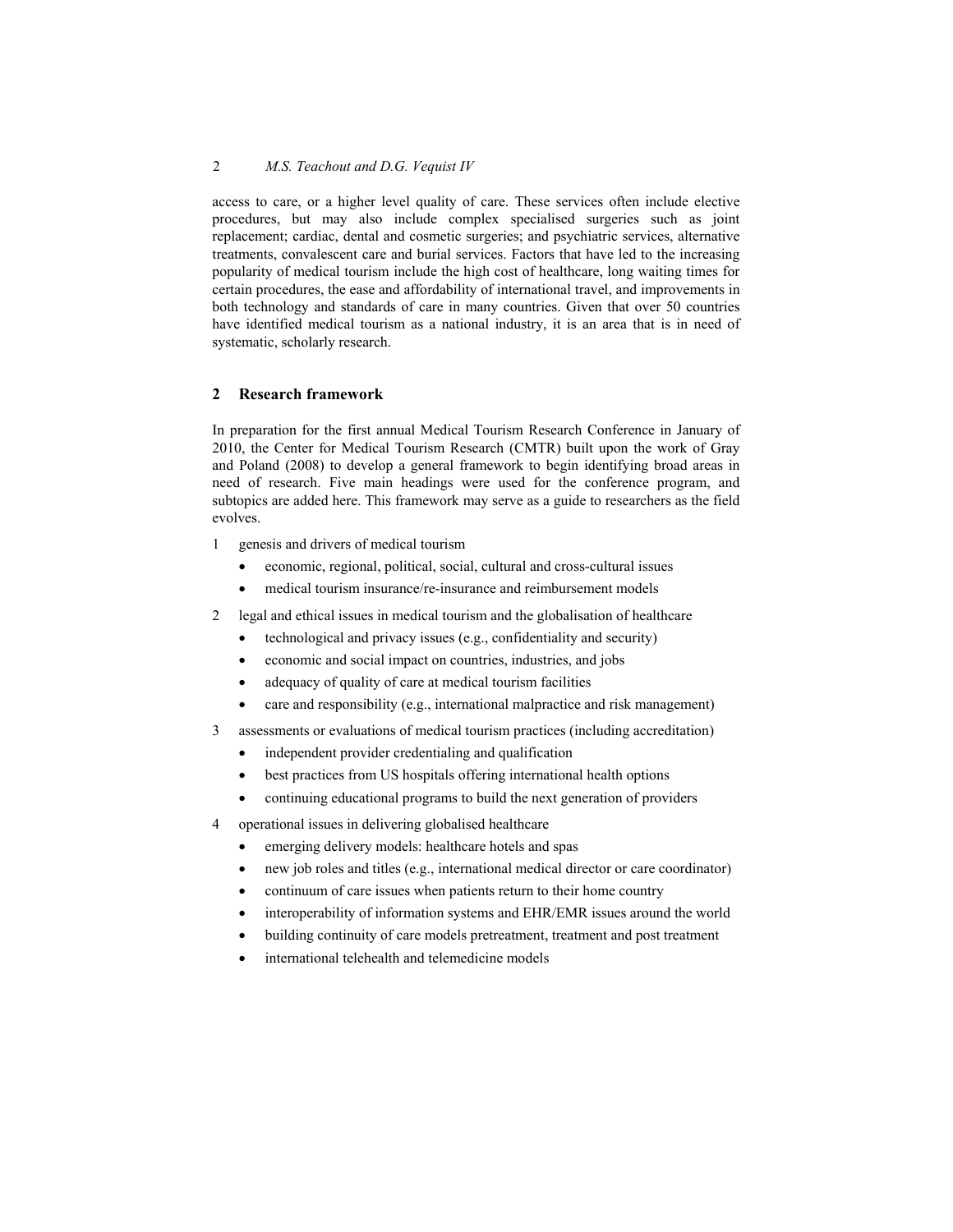#### *Editorial* 3

5 marketing and consumer behaviour in medical tourism

- country/location branding in medical tourism
- consumer choice and medical tourism
- stakeholder perceptions and attitudes toward medical tourism.

This special edition on medical tourism contains six papers that represent some of the areas identified above, and come from several academic disciplines, including psychology, marketing, economics and anthropology. The first paper offers a systematic view of medical tourism, using a theory of motivation to integrate the concepts of customer satisfaction and medical tourism. This paper discusses managerial implications as well as theoretical issues of satisfaction in medical tourism.

The second, third and fourth papers take a marketing approach. The second paper presents a content analysis of business-to-consumer advertisements that appeared in Medical Tourism Magazine between 2007 and 2009. This paper uses dimensions of an existing framework in the marketing literature to determine brand positioning strategies used in the advertisements. This study establishes a foundation for future research on brand personality in the medical tourism industry. The third paper proposes an organising framework for marketing research and practice in the hospitality industry. This paper is useful for researchers who plan to examine hospitality as a component of medical tourism, or for cities and regions engaged in attempts to develop a medical tourism component to their region's travel appeal. The fourth paper identifies the characteristics shared by four key healthcare facilities, one each from Thailand, India, Singapore, and Philippines. The author then presents a corporate brand identity model and suggests a series of value-propositions for medical tourism facilities. These propositions will assist the healthcare facilities in gaining a better understanding of their strengths and to build a strong brand identity.

The fifth paper is from an economic perspective. The author examines the effects of relative costs of twelve selected medical procedures on the number of US medical tourists to India, Singapore and Thailand during 2008. This paper has policy implications for these countries, e.g., the need to invest in medical equipment and technologies, infrastructure, and marketing strategies.

The sixth and final paper of this special edition takes a qualitative approach, using ethnographic methods to study complexities in the medical travel marketing media, government policies and field observations with agents at international hospitals. Using a theoretical framework involving forms of governing, forms of expertise and 'technological zones', the author outlines how the US-based Joint Commission International accreditations enable the self-regulation of patients and healthcare workers engaged in medical travel to India.

In summary, this special edition provides a good starting point for those interested in the research and practice of this quickly growing field. We are grateful to Al Borrego, Dan Cormany, Shawn Daly, Dan Dominguez, Michael Guiry, Kevin LaFrance, Alan Preston and Al Rubio, who assisted as paper reviewers for this special edition, and especially to *IJBHR* editor, Demetri Kanterelis, for his support and guidance throughout this process.